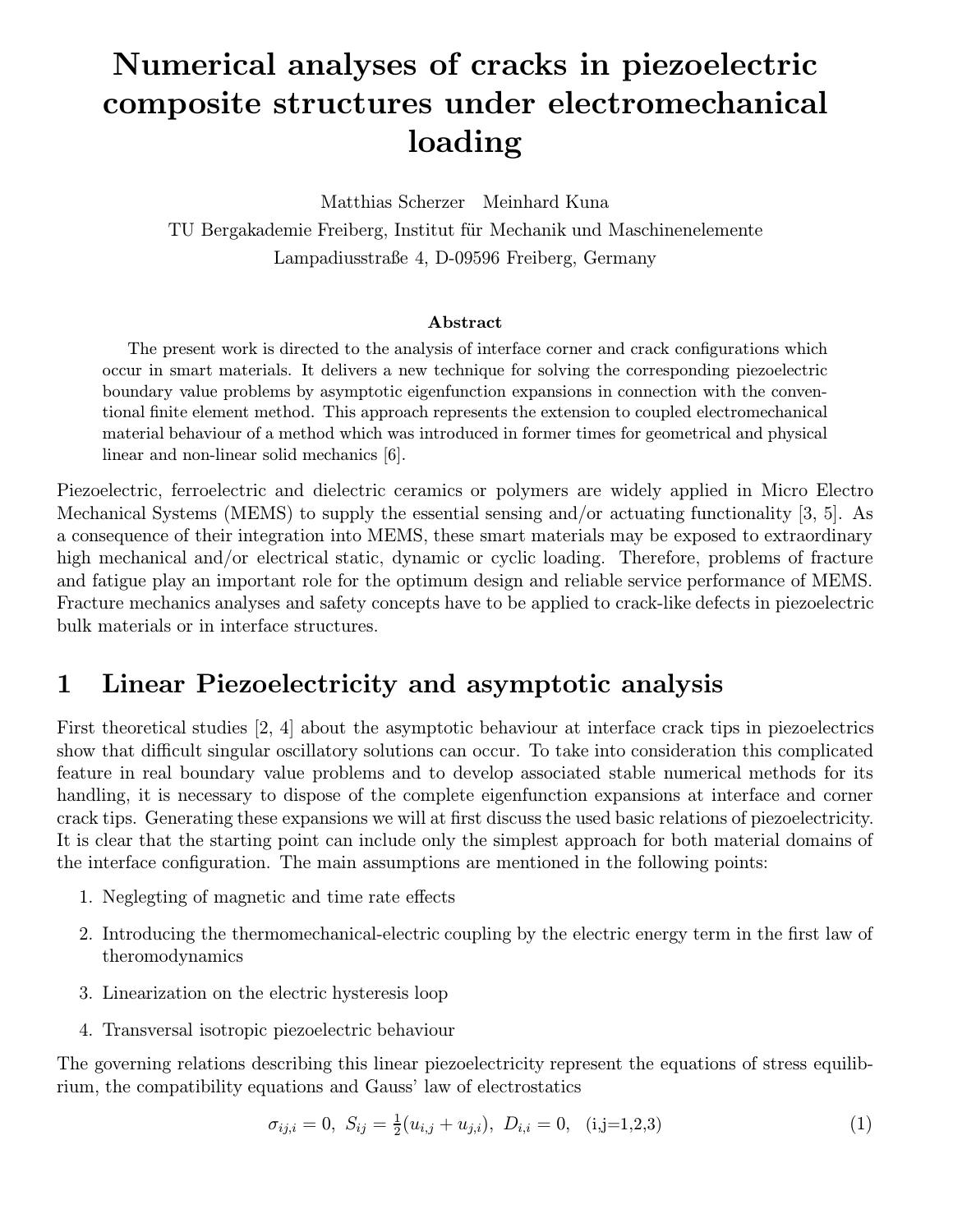

Figure 1: Interface corner configuration

as well as the material equations of the electromechanical interaction:

$$
\sigma_{11} = c_{11}S_{11} + c_{12}S_{22} + c_{13}S_{33} - e_{31}E_3, \ \sigma_{21} = (c_{11} - c_{12})S_{21}
$$
\n
$$
\sigma_{22} = c_{12}S_{11} + c_{11}S_{22} + c_{13}S_{33} - e_{31}E_3, \ \sigma_{13} = 2c_{44}S_{13} - e_{15}E_1
$$
\n
$$
\sigma_{33} = c_{13}S_{11} + c_{13}S_{22} + c_{33}S_{33} - e_{33}E_3, \ \sigma_{32} = 2c_{44}S_{32} - e_{15}E_2
$$
\n
$$
D_1 = 2e_{15}S_{13} + \kappa_{11}E_1, \ D_2 = 2e_{15}S_{32} + \kappa_{11}E_2
$$
\n
$$
D_3 = e_{31}S_{11} + e_{31}S_{22} + e_{33}S_{33} + \kappa_{33}E_3. \tag{2}
$$

In (1) and (2)  $\sigma_{ij}$ ,  $S_{ij}$ ,  $u_i$ ,  $E_i$  and  $D_i$  denote the stress and deformation tensor, the components of the displacement vector, the negativ gradient of the electrical potential  $\phi$  and the dielectric displacements, respectively. The material parameters  $c_{ij}$  (mechanical),  $e_{ij}$  (piezoelectric) and  $\kappa_{ij}$  (dielectric) characterize transversly isotropic piezoelectrics with pooling-axis along the third direction of the chosen material co-ordinate system in (2). These material equations are written with regard to the material axes of each material corner domain as shown in Fig. 1  $(x_1-x_3, \tilde{x_1}-\tilde{x_3})$ . The axes  $x_2$  and  $\tilde{x_2}$  are directed perpendicular to the plane of Fig. 1.

Further simplifications lead to two-dimensional statements with the assumptions of plane strain:

$$
S_{22} = S_{32} = S_{12} = E_2 = 0
$$
 (x<sub>2</sub> - direction normal to the plane strains) (3)

and reduce the system (1) and (2) to

$$
\begin{Bmatrix} S_{11} \\ S_{33} \\ S_{13} \end{Bmatrix} = \begin{pmatrix} a_{11} & a_{13} & 0 \\ a_{13} & a_{33} & 0 \\ 0 & 0 & \frac{d_{33}}{2} \end{pmatrix} \begin{Bmatrix} \sigma_{11} \\ \sigma_{33} \\ \sigma_{13} \end{Bmatrix} + \begin{pmatrix} 0 & b_{13} \\ 0 & b_{33} \\ \frac{b_{31}}{2} & 0 \end{pmatrix} \begin{Bmatrix} D_1 \\ D_3 \end{Bmatrix}
$$
 (4)

$$
\begin{Bmatrix} E_1 \\ E_3 \end{Bmatrix} = -\begin{pmatrix} 0 & 0 & b_{31} \\ b_{13} & b_{33} & 0 \end{pmatrix} \begin{Bmatrix} \sigma_{11} \\ \sigma_{33} \\ \sigma_{13} \end{Bmatrix} + \begin{pmatrix} \delta_{11} & 0 \\ 0 & \delta_{33} \end{pmatrix} \begin{Bmatrix} D_1 \\ D_3 \end{Bmatrix}
$$
 (5)

$$
\frac{\partial \sigma_{11}}{\partial x_1} + \frac{\partial \sigma_{13}}{\partial x_3} = 0, \ \frac{\partial \sigma_{13}}{\partial x_1} + \frac{\partial \sigma_{33}}{\partial x_3} = 0, \ \frac{\partial D_1}{\partial x_1} + \frac{\partial D_3}{\partial x_3} = 0 \tag{6}
$$

$$
\frac{\partial^2 S_{11}}{\partial x_3^2} + \frac{\partial^2 S_{33}}{\partial x_1^2} = 2 \frac{\partial^2 S_{13}}{\partial x_1 \partial x_3}, \quad \frac{\partial E_1}{\partial x_3} - \frac{\partial E_3}{\partial x_1} = 0,\tag{7}
$$

whereby the coefficients  $a_{11}, ..., b_{13}, ..., \delta_{11}$  and  $\delta_{33}$   $(b_{13} \neq b_{31})$  can be determined from the material parameters introduced above.

In the material co-ordinate systems the solution can be searched in form of the potentials  $U(x_1, x_3)$  and  $\chi(x_1, x_3)$  [7]:

$$
\begin{aligned}\n\sigma_{11} &= U(x_1, x_3), \quad \sigma_{33} = U(x_1, x_3), \\
\sigma_{11} &= \chi(x_1, x_3), \quad D_3 = -\chi(x_1, x_3), \\
\end{aligned} \quad \sigma_{12} = -U(x_1, x_3),\n\tag{8}
$$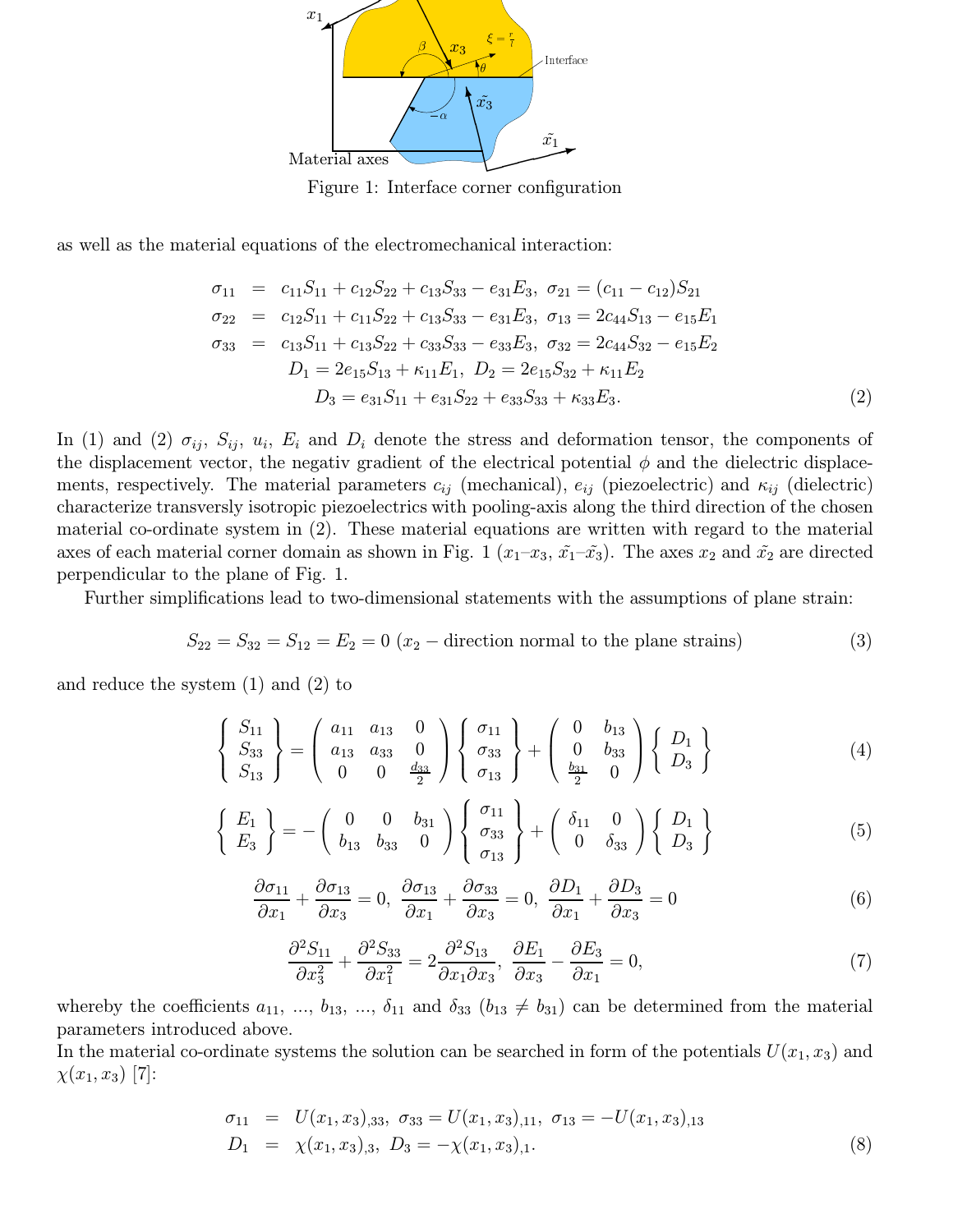Finally U(x1, x3) ends up in a linear particle extension of sixth order. The general solution of  $\alpha$ of this equation and therewith also the solution of the whole problem - because  $\chi(x_1, x_3)$  follow from  $U(x_1, x_3)$  by integration - has the form

$$
U(x_1, x_3) = \sum_{k} \sum_{i=1}^{6} d_i(\lambda_k)(x_1 + \tau_i x_3)^{\lambda_k}.
$$
 (9)

The complex variables  $d_i(\lambda_k)$  are free coefficients to be determined from the overall solution and  $\tau_i$  stand for the roots of the characteristic polynom (sixth order with real coefficients) of the partial differential equation. The numbers  $\lambda_i$  which are in general complex ones represent the roots of the the solvability condition of the interface corner configuration together with the associated boundary and transmission conditions.

For each complex root  $\tau_i$  there exists the corresponding conjugate complex root. Because  $U(x_1, x_3)$  is a real function, for the pair of  $\tau_i$  and  $\overline{\tau_i}$  in (9) occur terms of the form

$$
e_i p^{\lambda_k} \cos \left[\lambda_k (\kappa + \frac{\pi}{2})\right] + f_i p^{\lambda_k} \sin \left[\lambda_k (\kappa + \frac{\pi}{2})\right]
$$
  
with  $p = \sqrt{(x_1)^2 + 2\tau_i^r x_1 x_3 + (x_3)^2 [(\tau_i^i)^2 + (\tau_i^r)^2]}, \ \kappa = \arctan \frac{x_1 + \tau_i^r x_3}{\tau_i^i x_3}$   
 $\tau_i = \tau_i^r + \sqrt{-1}\tau_i^i, \ d_i(\lambda_k) = e_i(\lambda_k) + \sqrt{-1}f_i(\lambda_k).$  (10)

The solution representation above is valid for each material domain of the interface configuration which has its own material parameters, axes,  $\tau_i$  and  $d_i(\lambda_k)$ . The construction of the associated eigenfunction expansion results in the following steps:

- 1. Transformation of the solutions (9) into the same polar co-ordinate system  $(\xi, \theta)$  for both material regions  $(0 \le \theta \le \beta$  and  $0 \ge \theta \ge -\alpha)$  of the interface corner configuration
- 2. Establishing the transcendental solvability condition according to the boundary and transmission conditions

$$
\Rightarrow Det(\lambda, \ldots) = 0 \tag{11}
$$

The boundary and transmission conditions have the usual form:

- Vanishing normal and tangent stresses ( $\sigma_{\theta\theta}, \sigma_{\xi\theta}$ ) and vanishing normal dielectric displacements  $(D_{\theta})$  at  $\theta = \beta$ ,  $\theta = -\alpha$ 

- Continuity of normal and tangent stresses, both displacement components  $(u_{\xi}, u_{\theta})$ , electric potential  $(\phi, E_1 = -\frac{\partial \phi}{\partial x_1}, E_3 = -\frac{\partial \phi}{\partial x_3})$  and normal dielectric displacements at  $\theta = 0$ 

Modifications of these boundary conditions are not essential for the application of the following solution technique. The only requirements are that they must result from physical reasons and have to give correct formulated problems.

- 3. Numerical determination of  $\lambda$ :  $\Rightarrow \lambda_k, k = 1, ..., \infty$  in (11)
- 4. For complex roots  $\lambda_k = \nu_k + i\mu_k$  the conjugate complex root  $\overline{\lambda_k} = \nu_k i\mu_k$  exists:  $\Rightarrow$  terms of the quality  $\xi^{\nu_k}$  cos $(\mu_k ln(\xi))$ ,  $\xi^{\nu_k}$  sin $(\mu_k ln(\xi))$  occur
- 5. Determination of the associated eigenvectors and eigenfunctions (and removing of the energetic "useless" functions) to get the expansions

$$
U(\xi,\theta) = \sum_{k=1}^{\infty} C_k \xi^{\lambda_k} f_k^{(U)}(\theta,\lambda_k), \ \sigma_{\xi\xi}(\xi,\theta) = \sum_{k=1}^{\infty} C_k \xi^{\lambda_k} f_{k\xi}^{(\sigma)}(\theta,\lambda_k), \dots \tag{12}
$$

with the unknown coefficients  $C_k$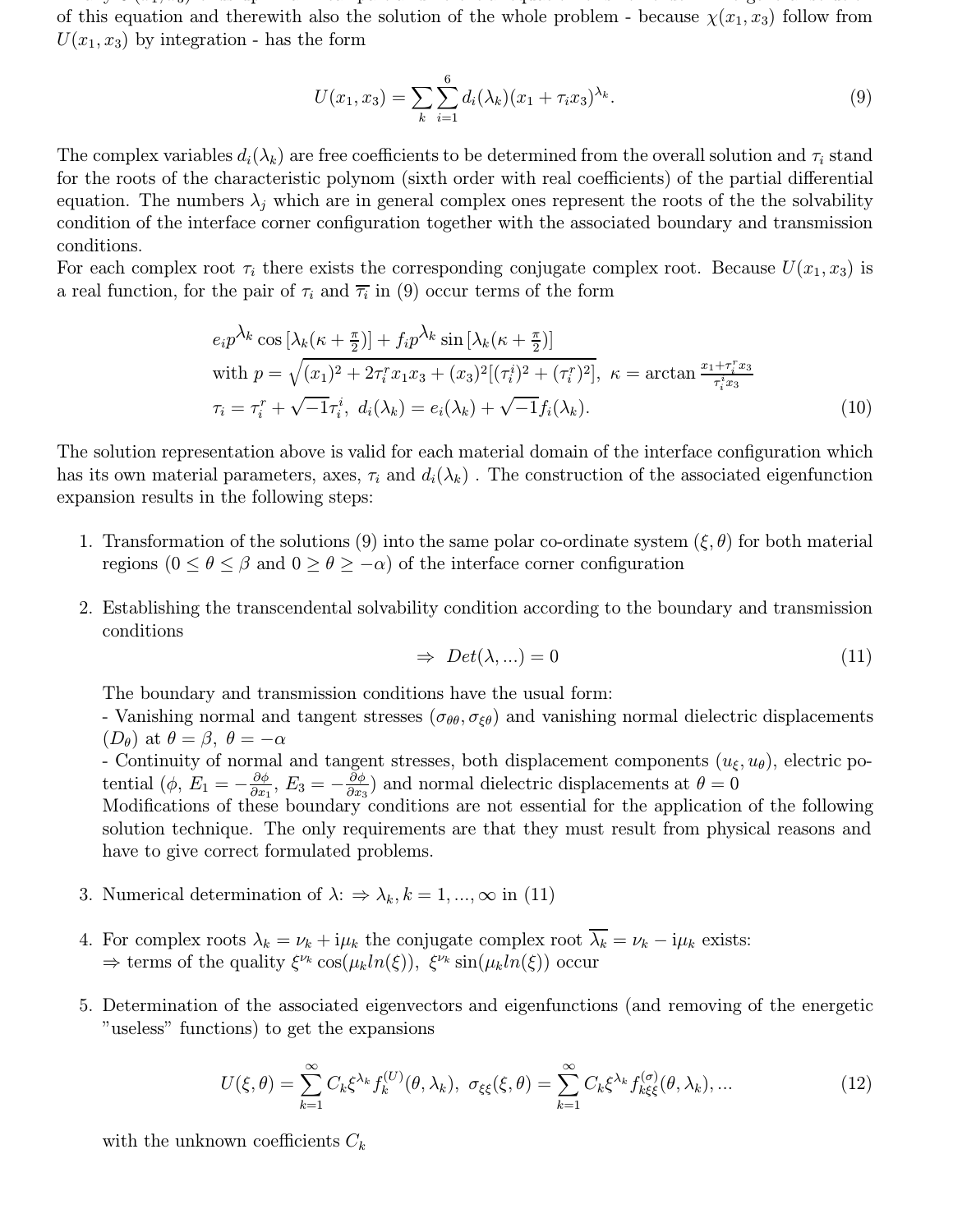

Figure 2: Neighbourhood of an interface corner together with the finite element nodes

## 2 Replacement of the near tip solutions by asymptotic stiffness matrices

For solving whole boundary value problems of structural elements having interface corner configurations the sole knowledge of the eigenfunctions introduced above is insufficient. The asymptotic eigenfunction expansion in the neighbourhood of the interface corner tip must be connected to the solution of the solid surrounding the interface corner. Doing this at a distance of  $\xi = \xi_0$  from the corner finite element nodes of a regular net are established together with the degrees of freedom  $u_i(\xi_0, \theta_i)$  for the displacements and the electric potential  $\phi$  (see Fig. 2).

The main idea of the presented approach at interface corners (which was developed in [6] for pure mechanical behaviour) consists in a replacement of the corner neighbourhood ( $\xi < \xi_0$ ) effect to the surrounding body  $(\xi > \xi_0)$  by introducing of a special stiffness matrix at  $\xi = \xi_0$  which can be assembled in a conventional way together with the other element stiffness matrices to the global stiffness matrix. For  $\xi < \xi_0$  the following relations are valid:

$$
\boldsymbol{\sigma} = \sum_{k} C_{k} \mathbf{f}_{k}^{(\sigma)}(\xi, \theta), \quad \boldsymbol{\sigma} = \{ \sigma_{\xi\xi}, \ \sigma_{\xi\theta}, \ D_{\xi} \}
$$

$$
\mathbf{u} = \sum_{k} C_{k} \mathbf{f}_{k}^{(u)}(\xi, \theta), \quad \mathbf{u} = \{ u_{\xi}, \ u_{\theta}, \ \phi \}. \tag{13}
$$

 $\text{In (13) the marks } \mathbf{f}_k^{(u)}(\xi, \theta) = \{f_{k\xi}^{(u)}(\xi, \theta), f_{k\theta}^{(u)}(\xi, \theta), f_k^{(\phi)}(\xi, \theta)\} \text{ and } \mathbf{f}_k^{(\sigma)}(\xi, \theta) = \{f_{k\xi\xi}^{(\sigma)}(\xi, \theta), f_{k\xi\theta}^{(\sigma)}(\xi, \theta), f_{k\xi}^{(D)}(\xi, \theta)\}$ denote the corresponding vectors of the displacement and stress eigenfunctions whose concrete forms follow from the eigenfunction expansion above. The constants  $C_k$  can be related to the degrees of freedom  $u_i(\xi_0, \theta_j)$   $(u_1(\xi_0, \theta_j) = u_{\xi}(\xi_0, \theta_j), u_2(\xi_0, \theta_j) = u_{\theta}(\xi_0, \theta_j), u_3(\xi_0, \theta_j) = \phi(\xi_0, \theta_j)$  by

$$
u_{\xi}(\xi_0, \theta_j) = \sum_{k} C_k f_{k\xi}^{(u)}(\xi_0, \theta_j),
$$
  
\n
$$
u_{\theta}(\xi_0, \theta_j) = \sum_{k} C_k f_{k\theta}^{(u)}(\xi_0, \theta_j),
$$
  
\n
$$
\phi(\xi_0, \theta_j) = \sum_{k} C_k f_{k}^{(\phi)}(\xi_0, \theta_j), (j = 1, 2, 3, ...)
$$
\n(14)

and solving (14) one gets

$$
C_k = \sum_j b_{kj}(\xi_0, \theta_1, \ldots) v_j(\xi_0), \ \theta_1 = -\alpha, \ldots \theta_N = \beta,
$$
  
\n
$$
v_1(\xi_0) = u_{\xi}(\xi_0, \theta_1), v_2(\xi_0) = u_{\theta}(\xi_0, \theta_1), v_3(\xi_0) = \phi(\xi_0, \theta_1),
$$
  
\n
$$
v_4(\xi_0) = u_{\xi}(\xi_0, \theta_2), v_5(\xi_0) = u_{\theta}(\xi_0, \theta_2), v_6(\xi_0) = \phi(\xi_0, \theta_2),
$$
  
\n
$$
v_7(\xi_0) = u_{\xi}(\xi_0, \theta_3), \ldots
$$
\n(15)

To obtain the stiffness matrix it is necessary to calculate the virtual work  $\delta A$  of the stresses  $\sigma$  at the virtual displacements  $\delta \mathbf{u}$  on the circle  $\xi = \xi_0$ :

$$
\delta A = \xi_0 \int\limits_{-\alpha}^{\beta} \boldsymbol{\sigma} \bullet \delta \mathbf{u} \, d\theta = \sum\limits_{j,l} q_{jl} v_j(\xi_0) \delta v_l(\xi_0),
$$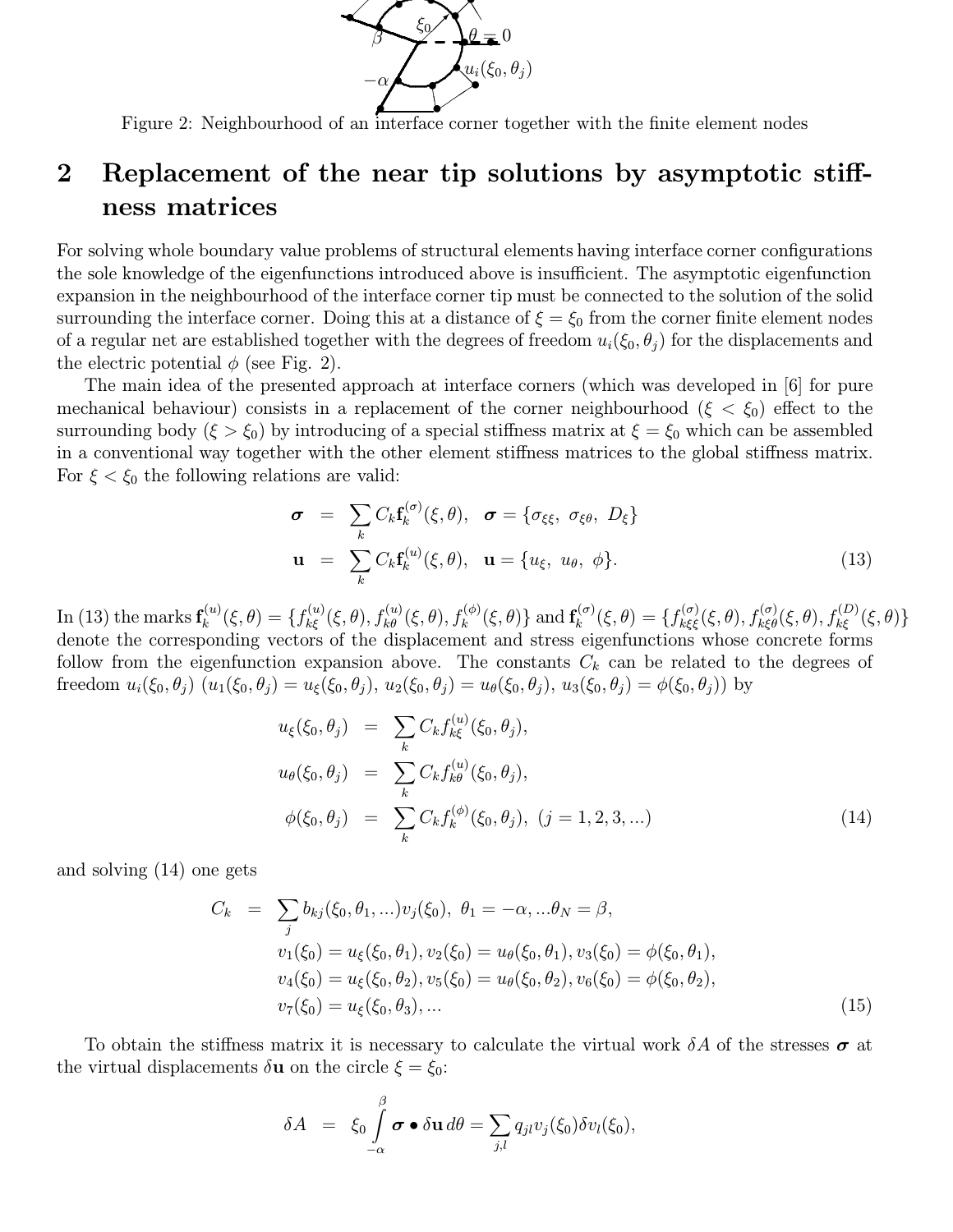$$
q_{jl} = \xi_0 \sum_{i,k} b_{ij} b_{kl} \int_{-\alpha} \mathbf{f}_i^{(\sigma)}(\xi_0, \theta) \bullet \mathbf{f}_k^{(u)}(\xi_0, \theta) d\theta \qquad (16)
$$

The symbol " $\bullet$ " marks scalar products of the corresponding vectors. The *il* (*j*-th column, *l*-th row) element of the wanted stiffness matrix is determined in (16) as the factor of  $v_i(\xi_0)\delta v_i(\xi_0)$  i.e.  $q_{il}$ . Computations of these stiffnesses by  $(16)$  requires to use n eigenfunctions if n degrees of freedom exist at  $\xi = \xi_0$ . Avoiding this non-effective procedure it is possible and necessary to orthogonalize the eigenfunctions.

## 3 Orthogonalization of eigenfunctions

The orthogonalization procedure is analogous to the technique given in [6]. Therefore, here the final formulas will be presented only. After orthogonalization the virtual work  $\delta A$ , the stresses und displacements at  $\xi = \xi_0$  result in:

$$
\mathbf{u}(\xi,\theta)|_{\xi=\xi_0} = \sqrt{\xi_0} \sum_k \overline{C_k} \overline{\mathbf{f}_k^{(u)}}(\theta), \ \boldsymbol{\sigma}(\xi,\theta)|_{\xi=\xi_0} = \frac{1}{\sqrt{\xi_0}} \sum_k \overline{C_k} \overline{\mathbf{f}_k^{(\sigma)}}(\theta), \tag{17}
$$

$$
\delta A = \xi_0 \sum_k \pm \overline{C_k} \delta \overline{C_k}, \ \overline{C_k} = \pm \int\limits_{-\alpha}^{\beta} \overline{\mathbf{f}_k^{(\sigma)}}(\theta) \bullet \underline{\mathbf{u}(\xi_0, \theta)} \, d\theta. \tag{18}
$$

The vector functions  $\mathbf{f}_k^{(\sigma)}(\theta)$  and  $\mathbf{f}_j^{(u)}(\theta)$  fulfil the condition

$$
\int_{-\alpha}^{\beta} \overline{\mathbf{f}_k^{(\sigma)}}(\theta) \bullet \overline{\mathbf{f}_j^{(u)}}(\theta) d\theta = \pm \delta_{kj}.
$$
\n(19)

Note that the coefficients  $\overline{C_k}$  depend on  $\xi_0$  ( $\overline{C_k} = \overline{C_k}(\xi_0)$ ) while  $C_k$  are constants. The sign in (18) and (19) depends on the integrals over the basic eigenfunctions in (12). The negative signs which can occur in (18) and (19) imply the non-positive definiteness of piezoelectric problems. The relations (18) allow an excellent determination of the wanted stiffness matrix in  $\delta A$  after a possible choice of the  $\theta-$  finite element approximation for the displacements  $\mathbf{u}(\xi_0,\theta)$ :

$$
\mathbf{u}(\xi_0,\theta)=\sum_j \mathbf{N}_j(\theta)v_j(\xi_0),
$$

with  $N_i(\theta)$  as the one-dimensional vector shape functions at the circle  $\xi = \xi_0$ . Then  $\delta A$  gets the representation:

$$
\delta A = \sum_{j,l,k} \pm \hat{q}_{kj} \hat{q}_{kl} v_j(\xi_0) \delta(v_l(\xi_0)), \ \hat{q}_{kj} = \int_{-\alpha}^{\beta} \left( \overline{\mathbf{f}_k^{(\sigma)}}(\theta) \bullet \mathbf{N}_j(\theta) \right) d\theta. \tag{20}
$$

Thus the wanted stiffness elements  $q_{il}$  can be calculated by:

$$
q_{jl} = \sum_{k} \pm \hat{q}_{kj} \hat{q}_{kl}.
$$
 (21)

The interesting feature of  $q_{jl}$  is their independence of  $\xi_0$  which repeat the findings of the pure mechanical case  $|6|$ .

The complete stiffness matrix of the whole solid can be assembled by the help of usual finite elements and  $q_{jl}$  taking into consideration the special asymptotic behaviour at interface corner tips. After determination of the FEM-solution **u** is known for whole solid and at  $\xi = \xi_0$ . The coefficients  $C_k$  follow from (18). The calculation of the constants  $C_k$  is possible by means of (13) and (18) with:

$$
\mathbf{u}(\xi,\theta) = \sum_{k} C_k \mathbf{f}_k^{(u)}(\xi,\theta). \tag{22}
$$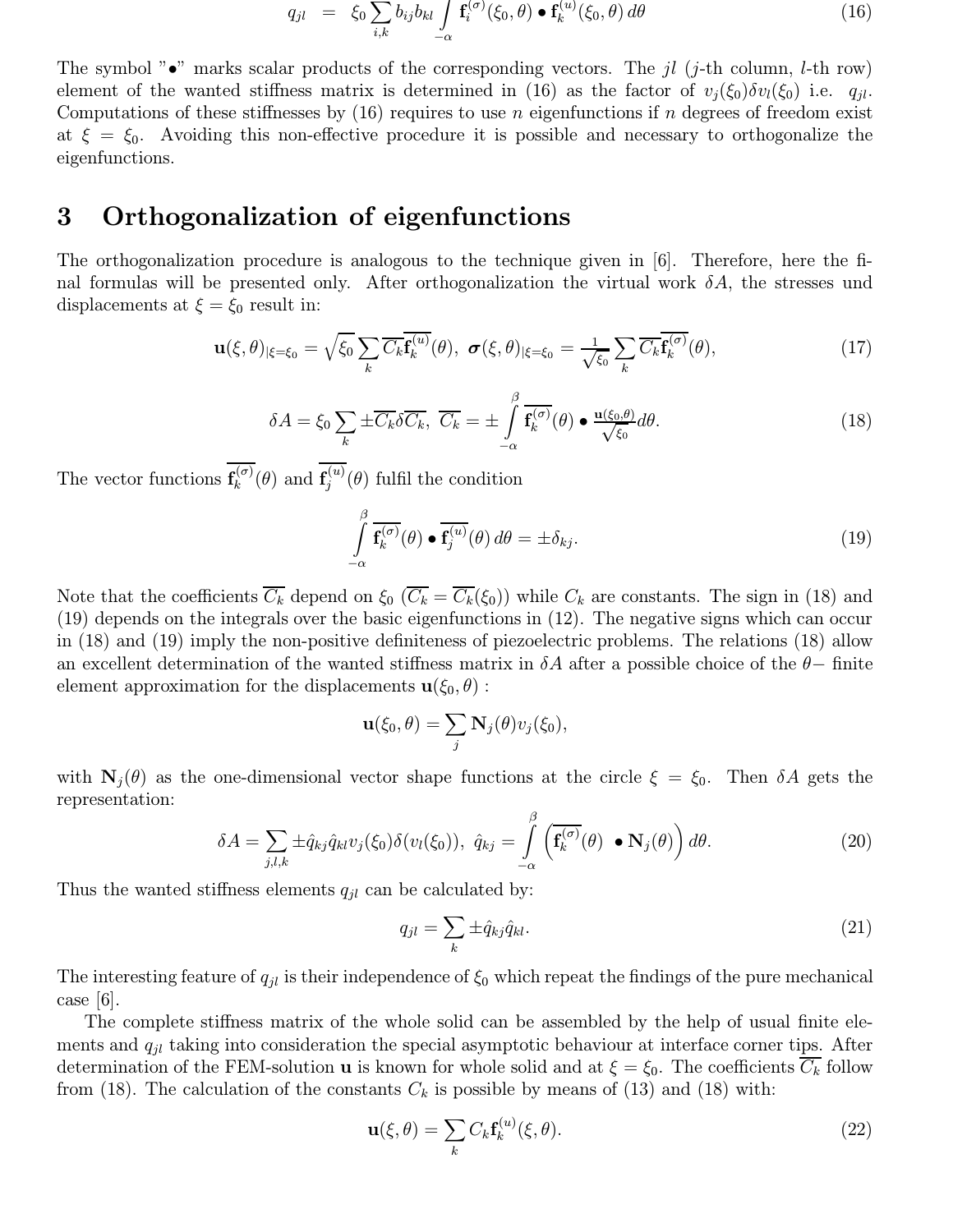In such a way for the roots of the solvent condition of the solvation of the form  $\Lambda$  $\sqrt{-1}$ ,  $\lambda_4 = \nu_3 - \mu_3 \nu_1, \ldots, \nu_1 < \nu_2 < \nu_3 \ldots$  the following system of equations is valid:

$$
\overline{C_1} = \xi_0^{\nu_1 + \frac{1}{2}} K_{11} C_1 + \xi_0^{\nu_2 + \frac{1}{2}} K_{12} C_2 + \xi_0^{\nu_3 + \frac{1}{2}} (K_{13} C_3 + K_{14} C_4) + \dots
$$
\n
$$
\overline{C_2} = \xi_0^{\nu_2 + \frac{1}{2}} K_{22} C_2 + \xi_0^{\nu_3 + \frac{1}{2}} (K_{23} C_3 + K_{24} C_4) + \dots
$$
\n
$$
\overline{C_3} = \xi_0^{\nu_3 + \frac{1}{2}} (K_{33} C_3 + K_{34} C_4) + \dots
$$
\n
$$
\overline{C_4} = \xi_0^{\nu_3 + \frac{1}{2}} K_{44} C_4 + \dots
$$
\n
$$
\vdots
$$
\n(23)

In (23) the quantities  $K_{ij} = K_{ij}(g_{kl})$  in general depend on the integrals  $g_{kl}$  over the scalar product of the functions  $\mathbf{g}_k^{(\sigma)}(\theta)$  and  $\mathbf{g}_l^{(u)}(\theta)$  which are the  $\theta$ -dependent parts of the initial eigenfunctions  $\mathbf{f}_k^{(u)}(\xi,\theta)$ and  $\mathbf{f}_l^{(\sigma)}(\xi,\theta)$  by:

$$
g_{kl} = \int\limits_{-\alpha}^{\beta} \mathbf{g}_{k}^{(\sigma)}(\theta) \bullet \mathbf{g}_{l}^{(u)}(\theta) d\theta.
$$

The fact that  $K_{21} = K_{31} = K_{32} = K_{41} = ... = 0$  is a consequence of the orthogonalized eigenfunction system construction. This way the solution for the whole solid and the corner region is determind.

On the other hand it is interesting to note the  $\xi_0$ -dependence of the solution which follows from (17) and (23):

$$
\mathbf{u}(\xi_0, \theta) = \xi_0 \sum_k D_k \xi_0^{\nu_k} (1 + d_{kk+1} \xi_0^{(\nu_{k+1} - \nu_k)} + \dots) \mathbf{f}_k^{(u)}(\theta)
$$

$$
\sigma(\xi_0, \theta) = \sum_k D_k \xi_0^{\nu_k} (1 + d_{kk+1} \xi_0^{(\nu_{k+1} - \nu_k)} + \dots) \overline{\mathbf{f}_k^{(\sigma)}}(\theta)
$$

$$
D_k = K_{kk} C_k, d_{ki} = \frac{K_{ki} C_i}{D_k}
$$

In this parameter dependence we have no oscillation effects even if the solvability condition (11) produces complex roots and the "strong" solution includes the trigonometric-logarithmic terms mentioned above. Therefore, the proposed numerical aqpproach has two advantages:

- 1. the asymptotic stiffness matrix does not depend on  $\xi_0$  (invariance)
- 2. the oscillating terms are circumvented numerically but still contained fully

This makes it possible to "live" with the oscillatory asymptotic solution of the interface crack tip also. Since the coefficients of the eigenfunctions completely describe the electromechanical fields in the interface corner region they can be handled as fracture parameters and used to formulate failure criteria.

### 4 First test example

The procedure of asymptotic stiffness matrix calculations was realized by the help of modern computer algebra systems and implemented together with the commercial finite element code ABAQUS [1].

Results of test computations will be explained. An interface crack specimen (Fig. 3) of two different piezoelectric materials (100\*200 dimensionless extension, crack in the middle of the specimen with a length of 50, plane strain (3) conditions) is strained homogenously at the upper specimen end and clamped right opposite. The electric potential is given at the right specimen side ( $x_1 = 50, -100 \le$  $x_3 \leq 100$ ) with zero values.

For this specimen the following material parameters are introduced: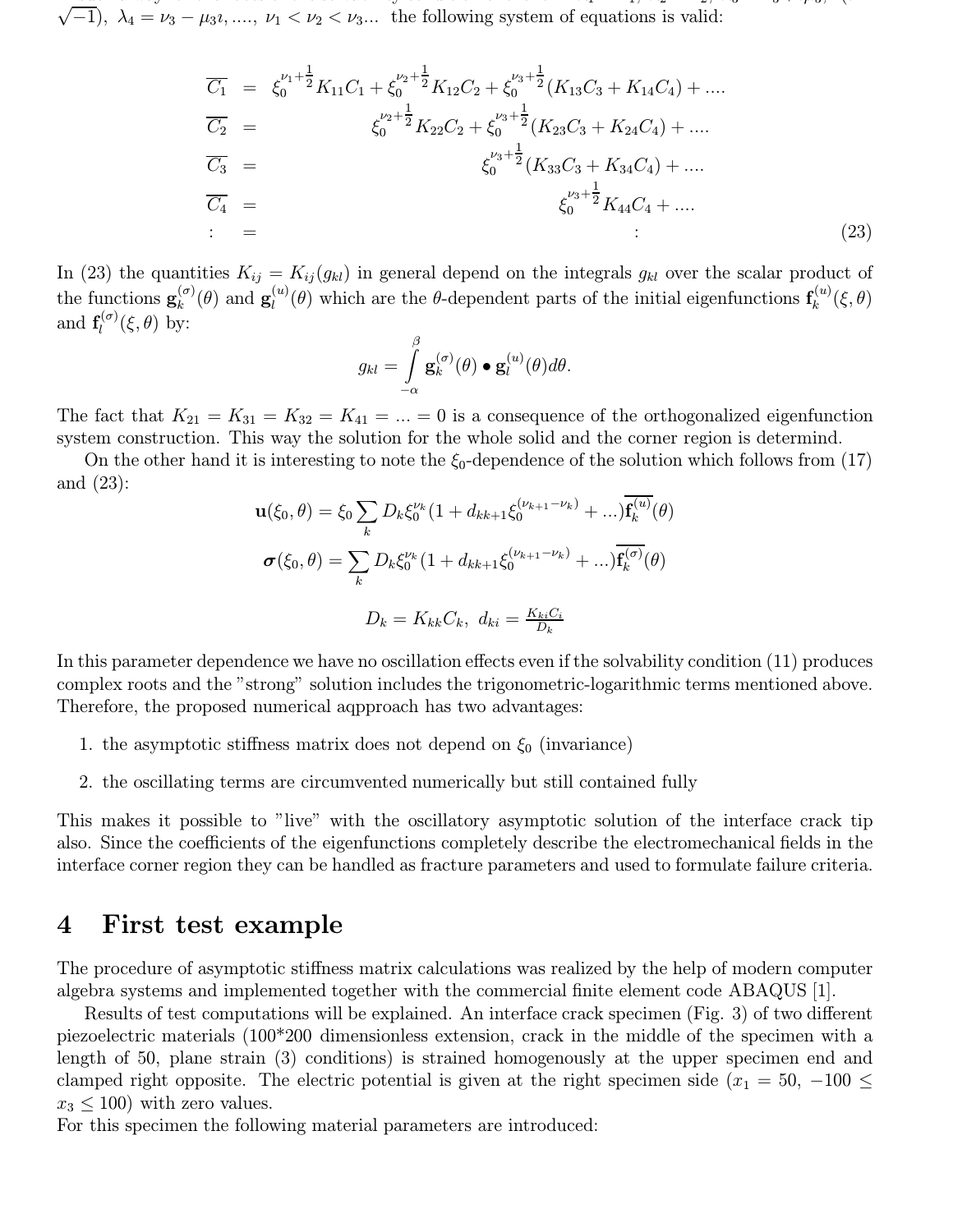

Figure 3: Piezoelectric specimen under tension

Upper half (PZT-4):

$$
\begin{array}{l} c_{11}=1.39*10^{11}\frac{N}{m^2}, c_{33}=1.13*10^{11}\frac{N}{m^2}, c_{12}=7.78*10^{10}\frac{N}{m^2}, c_{13}=7.43*10^{10}\frac{N}{m^2}, c_{44}=2.56*10^{10}\frac{N}{m^2}\\ \kappa_{11}=6.0*10^{-9}\frac{C}{Vm}, \, \kappa_{33}=5.470*10^{-9}\frac{C}{Vm}, \, e_{15}=13.44\frac{C}{m^2}, e_{31}=-6.98\frac{C}{m^2}, \, e_{33}=13.84\frac{C}{m^2} \end{array}
$$

Lower half (hypothetical):

$$
\begin{array}{l} c_{11}=2.39*10^{11}\frac{N}{m^2}, c_{33}=1.13*10^{10}\frac{N}{m^2}, c_{12}=4.78*10^{10}\frac{N}{m^2}, c_{13}=5.43*10^{10}\frac{N}{m^2}, c_{44}=2.56*10^{10}\frac{N}{m^2}\\ \kappa_{11}=4.0*10^{-9}\frac{C}{Vm}, \, \kappa_{33}=2.470*10^{-9}\frac{C}{Vm}, \, e_{15}=12.0\frac{C}{m^2}, e_{31}=-4.98\frac{C}{m^2}, e_{33}=14.0\frac{C}{m^2} \end{array}
$$

From these material parameters which have the same pooling directions  $(x_3)$  in both material domains and for the homogenous boundary and transmission conditions given above the roots  $\lambda_k$  of the solvability condition (11) result in:

- 1.  $-0.5 \pm \sqrt{-1} * 0.117327$ ,  $0.5 \pm \sqrt{-1} * 0.117327$ ,  $1.5 \pm \sqrt{-1} * 0.117327$ , ...
- $2. -0.5, 0.5, 1.5, 2.5, ...$
- 3. 0.0, 1.0, 2.0, 3.0, ...

Each pair of the conjugate complex roots (1.) produces two linear independent eigenvectors from the free constants  $d_i(\lambda_k)$  while the second part of the roots (2.) have single eigenvectors and the third part (3.) generates three linear independent eigenvectors for each concrete value. In Fig. 4 the stress components  $\sigma_{33}$  and  $\sigma_{13}$  together with the electric field  $E_3$  are represented according to a zoom radius  $\xi_z = 1.0$ . The solutions of usual finite element computations ("without asymptotics") are compared with solutions following from the technique introduced above ("with asymptotics",  $\xi_0 = 0.01$ ). The crack tip lies in the centre and the interface on the horizontal straight line  $(x_1$ -axis) on the right side as prolongation of the crack. The results repeat the fact of pure mechanical calculations [6] that in general the usual finite element method cannot give the correct solution at interface crack tips. The pure finite element representation of  $\sigma_{33}$  is analogous to the asymptotic behaviour at a crack tip inside homogenous isotropic material and cannot "feel" interface tip effects. On the other hand the stress component  $\sigma_{13}$  of this same solution ("without asymptotics") fulfil the given boundary conditions on the crack surfaces in a very bad manner only. The differences between the solutions with and without asymptotics can also be seen on the representations of the electric variables i.e. the electric potential gradient, whereby the solution symmetry according to the  $x_3$ -axis is not found in the pure finite element solution. Further detailed and sensitive computations should answer the question for which materials and for which interface corner configurations the usual finite element method is usable and for which not.

## References

- [1] ABAQUS Version 5.8. Hibbitt, Karlsson & Sorensen, Inc. USA 1998.
- [2] H.G. Beom and S.N. Atluri: Near-tip fields and intensity factors for interfacial cracks in dissimilar anisotropic piezoelectric media. International Journal of Fracture 75(2), pp. 163–183, 1996.